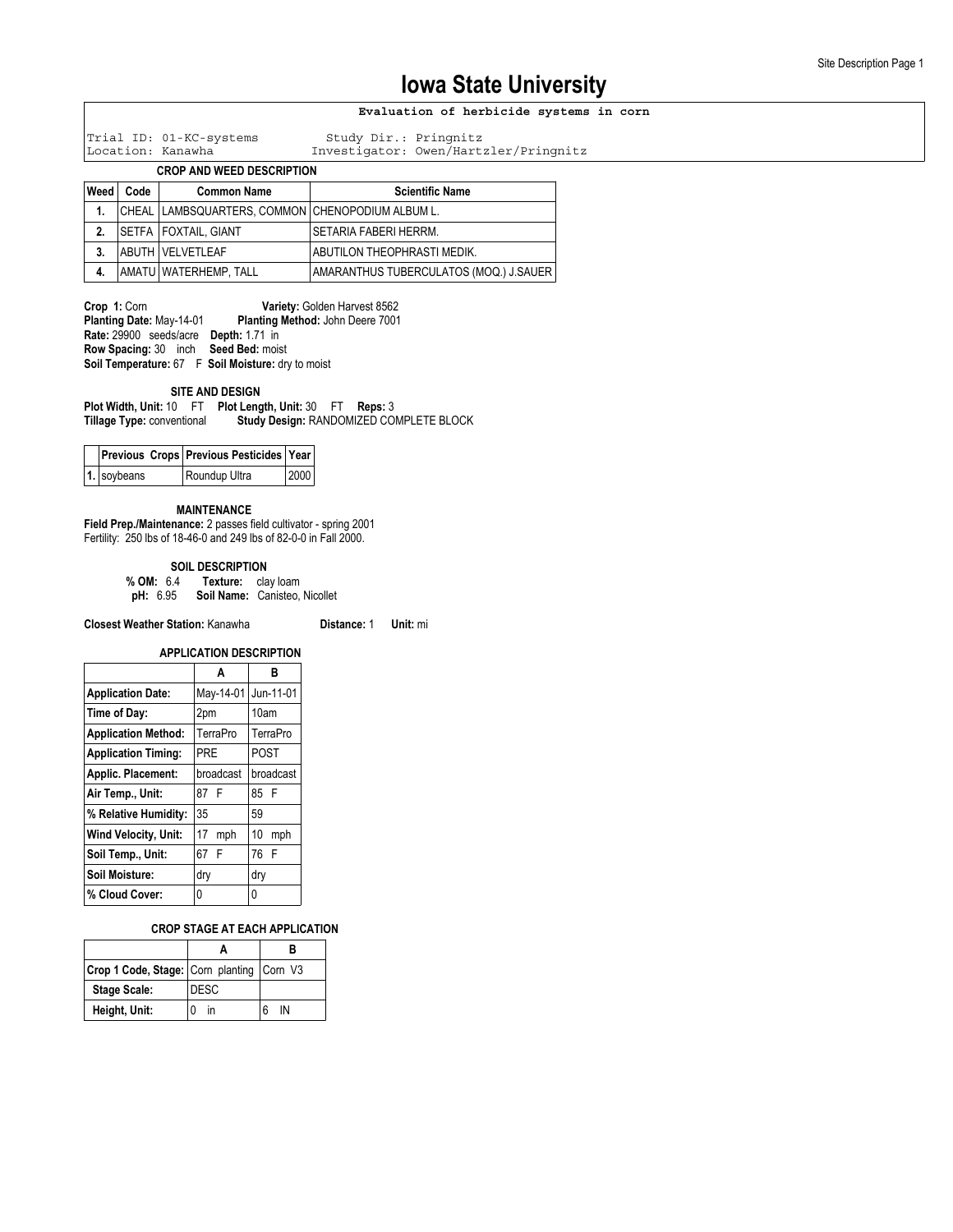### **WEED STAGE AT EACH APPLICATION**

|                             | A                    | R                               |
|-----------------------------|----------------------|---------------------------------|
| Weed 1 Code, Stage: CHEAL 0 |                      | CHEAL 0.5-1.5                   |
| <b>Stage Scale:</b>         | IN                   | IN                              |
| Density, Unit:              | FT <sub>2</sub><br>0 | 117 FT2                         |
| Weed 2 Code, Stage:         | <b>SETFA</b>         | SETFA <sub>2</sub>              |
| <b>Stage Scale:</b>         | IN                   | IN                              |
| Density, Unit:              | FT <sub>2</sub><br>0 | $\mathbf{2}$<br>FT <sub>2</sub> |
| Weed 3 Code, Stage:         | <b>ABUTH</b>         | <b>ABUTH 3</b>                  |
| <b>Stage Scale:</b>         |                      | leaf/1"                         |
| Density, Unit:              |                      | 3<br>FT <sub>2</sub>            |
| Weed 4 Code, Stage: AMATU   |                      | AMATU 0.5-1.0                   |
| <b>Stage Scale:</b>         |                      | IN                              |
| Density, Unit:              |                      | 172 FT2                         |

### **APPLICATION EQUIPMENT**

|                              | A               | в               |
|------------------------------|-----------------|-----------------|
| Appl. Equipment:             | TerraPro        | TerraPro        |
| <b>Operating Pressure:</b>   | 32              | 32              |
| Nozzle Type:                 | flat-fan        | flat-fan        |
| <b>Nozzle Size:</b>          | TT11002         | TT11002         |
| <b>Nozzle Spacing, Unit:</b> | $20$ in         | 20 inch         |
| Boom Length, Unit:           | $10 \text{ ft}$ | 10 ft           |
| Boom Height, Unit:           | $15$ in         | $15$ in         |
| <b>Ground Speed, Unit:</b>   | $2.6$ mph       | $2.6$ mph       |
| Carrier:                     | water           | water           |
| Spray Volume, Unit:          | 20              | 20              |
| Propellant:                  | CO <sub>2</sub> | CO <sub>2</sub> |
| Tank Mix (Y/N):              |                 | Y               |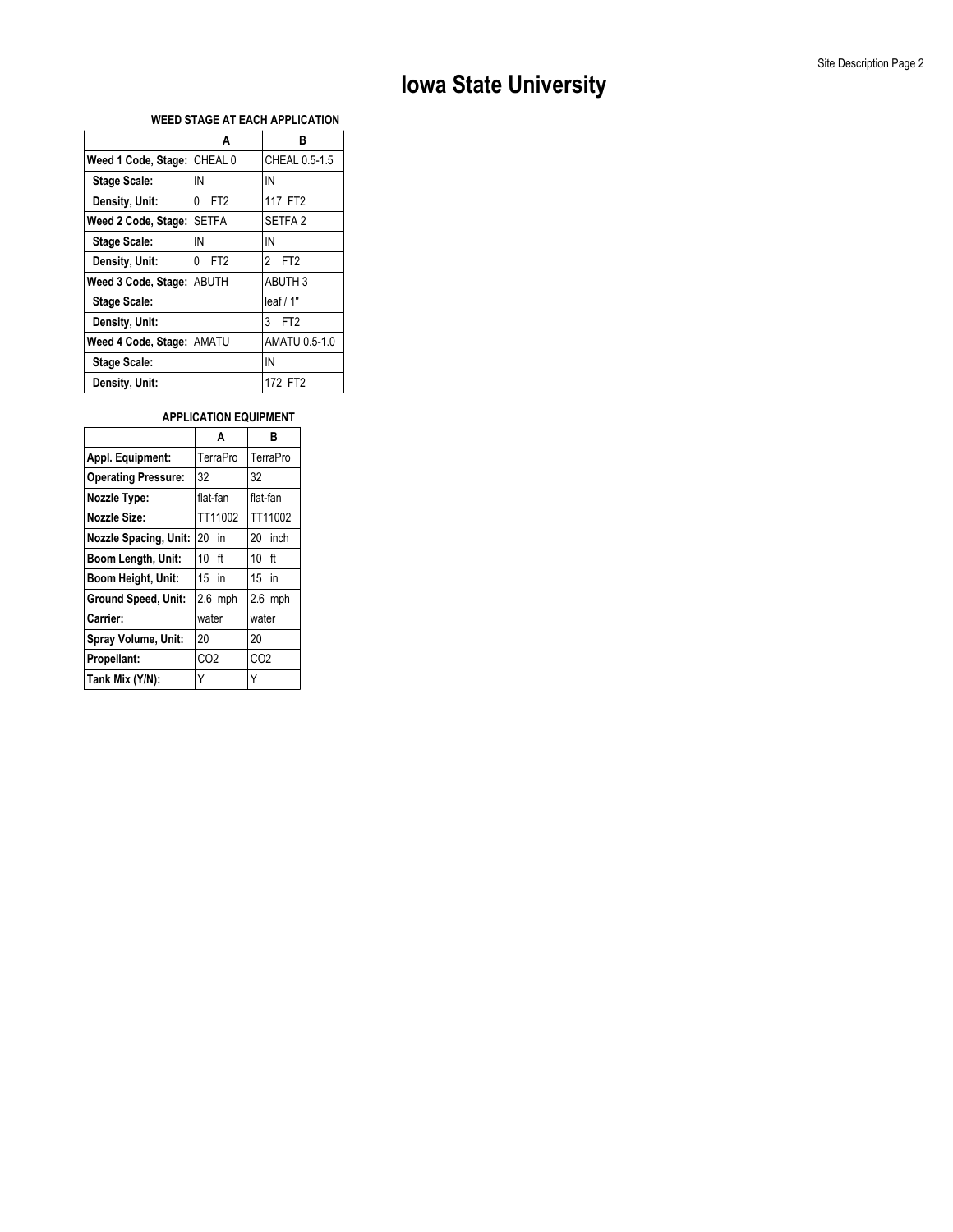| Evaluation of herbicide systems in corn                                                                        |           |                                                         |                                             |                   |                                                               |           |                  |                                            |                                            |                                                 |                                          |                                                 |                                          |
|----------------------------------------------------------------------------------------------------------------|-----------|---------------------------------------------------------|---------------------------------------------|-------------------|---------------------------------------------------------------|-----------|------------------|--------------------------------------------|--------------------------------------------|-------------------------------------------------|------------------------------------------|-------------------------------------------------|------------------------------------------|
| Study Dir.: Pringnitz<br>Trial ID: 01-KC-systems<br>Location: Kanawha<br>Investigator: Owen/Hartzler/Pringnitz |           |                                                         |                                             |                   |                                                               |           |                  |                                            |                                            |                                                 |                                          |                                                 |                                          |
| Weed Code<br>Rating Data Type<br>Rating Unit<br><b>Rating Date</b>                                             |           |                                                         |                                             |                   | <b>SETFA</b><br>% control<br>percent<br>Jun-11-01   Jun-11-01 | % control | ABUTH<br>percent | CHEAL<br>% control<br>percent<br>Jun-11-01 | AMATU<br>% control<br>percent<br>Jun-11-01 | <b>SETFA</b><br>control<br>percent<br>Jul-10-01 | ABUTH<br>control<br>percent<br>Jul-10-01 | <b>CHEAL</b><br>control<br>percent<br>Jul-10-01 | AMATU<br>control<br>percent<br>Jul-10-01 |
| Trt Treatment<br>No. Name                                                                                      | Rate Unit | Rate                                                    | Stg                                         | Grow Appl<br>Code |                                                               |           |                  |                                            |                                            |                                                 |                                          |                                                 |                                          |
| 1 Dual II Magnum<br>Callisto                                                                                   |           | 2 PT/A<br>6 FL OZ/A pre                                 | pre                                         | A<br>Α            | 94.0 a                                                        | 97.7a     |                  | 99.0a                                      | 99.0 a                                     | 93.3a                                           | 99.0 a                                   | 99.0 a                                          | 97.7 a                                   |
| 2 Dual II Magnum<br>Callisto<br>Atrazine                                                                       |           | 2 PT/A<br>6 FL OZ/A pre<br>1 LB A/A                     | pre<br>pre                                  | A<br>A<br>Α       | 96.0 a                                                        | 97.7a     |                  | 99.0 a                                     | 99.0a                                      | 97.7 a                                          | 99.0 a                                   | 99.0 a                                          | 99.0 a                                   |
| 3 Balance Pro<br>Surpass<br>Atrazine                                                                           |           | 2.25 FL OZ/A pre<br>1.25 PT/A<br>1 LB A/A               | pre<br>pre                                  | A<br>A<br>A       | 97.7 al                                                       | 96.0 ab   |                  | 97.7 ab                                    | 99.0 a                                     | 97.7 a                                          | 94.7 a                                   | 99.0 a                                          | 97.7 a                                   |
| 4 Dual II Magnum<br>Callisto<br>Crop Oil Conc<br>Fertilizer - 28% UAN                                          |           | 2 PT/A<br>3 FL OZ/A post<br>1 % V/V<br>2.5 % V/V        | pre<br>post<br>post B                       | A<br>B<br>B       | 93.3a                                                         | 76.7 c    |                  | 70.0 <sub>c</sub>                          | 91.3 ab                                    | 63.3a                                           | 60.0 a                                   | 66.0 a                                          | 66.0 a                                   |
| 5 Outlook<br>Distinct<br>Non-ionic surfactant<br>Fertilizer - AMS                                              |           | 16 FL OZ/A<br>3 OZ/A<br>0.25 % V/V<br>3 LB/A            | pre<br>post B<br>post B<br>post B           | A                 | 95.0 a                                                        | 83.3 abc  |                  | 71.7 c                                     | 88.3 b                                     | 94.3a                                           | 91.3a                                    | 86.7 a                                          | 86.7 a                                   |
| 6 Harness Xtra<br><b>Distinct</b><br>Non-ionic surfactant<br>Fertilizer - AMS                                  |           | 1 QT/A<br>3 OZ/A<br>$0.25$ % V/V<br>3 LB/A              | pre<br>post B<br>post B<br>post B           | Α                 | 99.0 a                                                        | 86.7 abc  |                  | 95.0 ab                                    | 97.7 a                                     | 96.0 a                                          | 88.3 a                                   | 97.7 a                                          | 85.0a                                    |
| 7 Bicep Lite II Magnum<br>Hornet WDG                                                                           |           | $2.6$ PT/A<br>2.4 OZ/A                                  | pre<br>pre                                  | Α<br>Α            | 97.7 a                                                        | 93.0 ab   |                  | 94.7 ab                                    | 97.7 a                                     | 90.0 a                                          | 88.0 a                                   | 93.0 a                                          | 86.7 a                                   |
| 8 Dual II Magnum<br>Northstar<br>Non-ionic surfactant<br>Fertilizer - AMS                                      |           | 1.7 PT/A<br>5 OZ/A<br>$0.25$ % V/V<br>3 LB/A            | pre<br>post B<br>post<br>post B             | A<br>B            | 97.3 a                                                        | 88.3 abc  |                  | 86.7 ab                                    | 93.6 ab                                    | 90.4 a                                          | 97.9a                                    | 96.9a                                           | 88.3 a                                   |
| 9 Degree<br>Aim<br>Atrazine<br>Non-ionic surfactant                                                            |           | 4 PT/A<br>0.33 OZ/A<br>1 LB A/A<br>$0.25$ % V/V         | pre<br>post<br>post B<br>post B             | A<br>B            | 99.0 a                                                        | 94.7 ab   |                  | 94.7 ab                                    | 99.0a                                      | 94.3a                                           | 93.3a                                    | 96.0a                                           | 93.3a                                    |
| 10 Axiom<br>Buctril + Atrazine                                                                                 |           | 20 OZ/A<br>2 PT/A                                       | pre<br>post B                               | Α                 | 99.0 a                                                        | 93.0 ab   |                  | 97.7 ab                                    | 99.0 a                                     | 96.0 a                                          | 86.7 a                                   | 97.7 a                                          | 90.0 a                                   |
| 11 Outlook<br>Marksman<br>Non-ionic surfactant<br>Fertilizer - AMS                                             |           | 16 FL OZ/A pre<br>3.5 PT/A<br>0.25 % V/V<br>2.5 LB/A    | post B<br>post B<br>post B                  | A                 | 94.7 al                                                       | 88.3 abc  |                  | 94.7 ab                                    | 97.7 a                                     | 96.3 a                                          | 89.7 a                                   | 99.0 a                                          | 93.3 a                                   |
| 12 Dual II Magnum<br><b>Basis Gold</b><br>Crop Oil Conc<br>Fertilizer - 28% UAN                                |           | 1 PT/A<br>14 OZ/A<br>1 % V/V<br>2 QT/A                  | pre<br>post B<br>post B<br>post B           | Α                 | 99.0 a                                                        | 81.7 bc   |                  | 85.0 b                                     | 91.3 ab                                    | 97.7 a                                          | 91.7a                                    | 97.7 a                                          | 88.3 a                                   |
| 13 Basis Gold<br>Crop Oil Conc<br>Fertilizer - 28% UAN                                                         |           | 14 OZ/A<br>1 % V/V<br>2 QT/A                            | post B<br>post B<br>post B                  |                   | 0.0 <sub>b</sub>                                              | 0.0 d     |                  | 0.0 <sub>d</sub>                           | 0.0c                                       | 97.7 a                                          | 86.7 a                                   | 97.7 a                                          | 85.0 a                                   |
| 14 Accent Gold<br>Crop Oil Conc<br>Fertilizer - 28% UAN                                                        |           | 2.9 OZ/A<br>1 % V/V<br>2 QT/A                           | post B<br>post B<br>post B                  |                   | 0.0 <sub>b</sub>                                              | 0.0 d     |                  | 0.0 <sub>d</sub>                           | 0.0c                                       | 96.0 a                                          | 94.7 a                                   | 97.7 a                                          | 66.7 a                                   |
| 15 Celebrity Plus<br>Non-ionic surfactant<br>Fertilizer - 28% UAN                                              |           | 4.75 OZ/A<br>0.25 % V/V<br>2 QT/A                       | post B<br>post B<br>post B                  |                   | 0.0 <sub>b</sub>                                              | 0.0 d     |                  | 0.0 <sub>d</sub>                           | 0.0c                                       | 99.0 a                                          | 89.7 a                                   | 92.7 a                                          | 80.0 a                                   |
| 16 Leadoff<br><b>Accent Gold</b><br>Atrazine<br>Crop Oil Conc<br>Fertilizer - 28% UAN                          |           | 1.9 PT/A<br>1.5 OZ/A<br>0.5 LB A/A<br>1 % V/V<br>2 QT/A | pre<br>post B<br>post B<br>post B<br>post B | Α                 | 92.7 a                                                        | 88.3 abc  |                  | 95.0 ab                                    | 95.0 ab                                    | 93.0 a                                          | 94.7 a                                   | 99.0 a                                          | 90.0 a                                   |